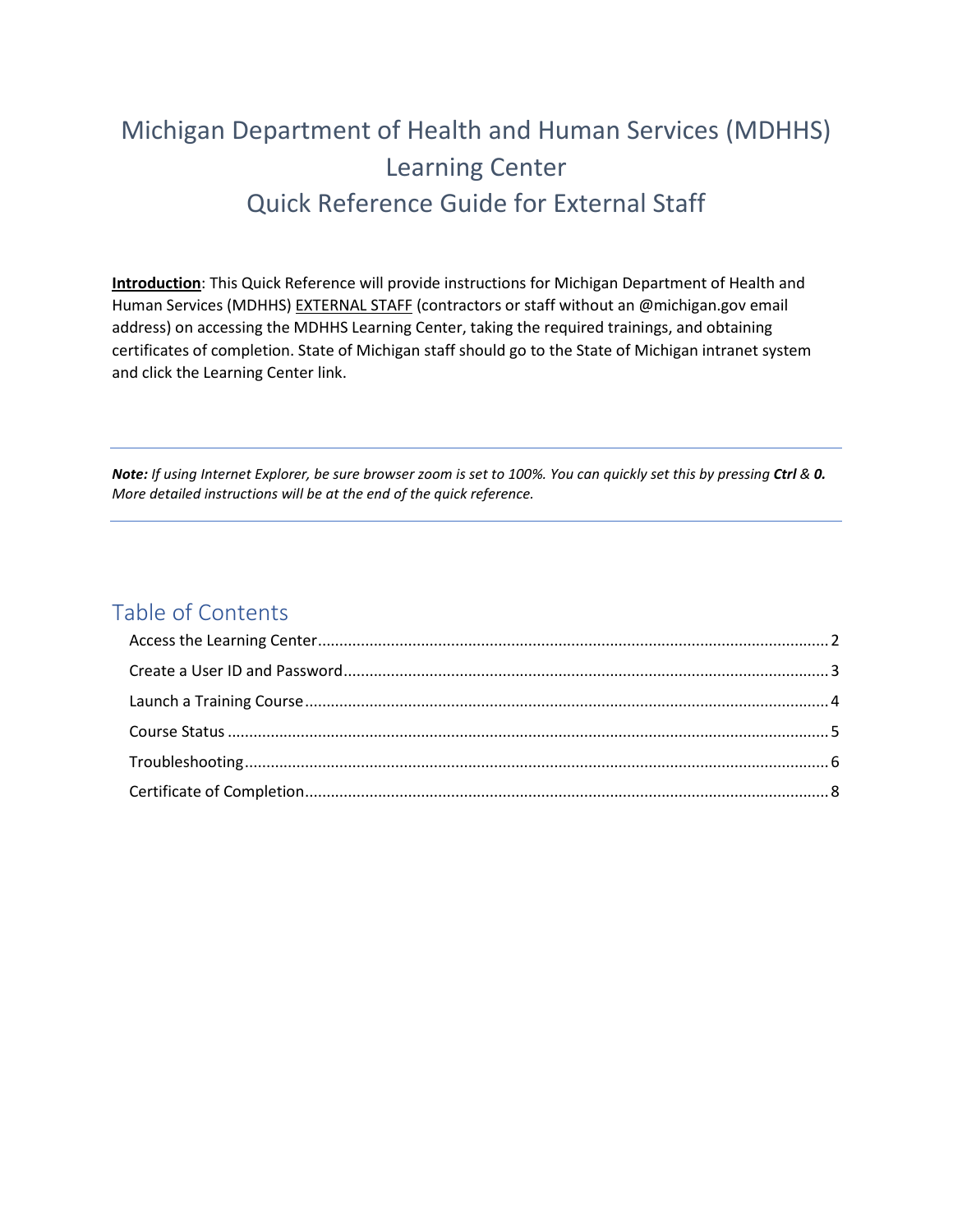## <span id="page-1-0"></span>Access the Learning Center

- 1. Open your Internet browser and go to [https://courses.mihealth.org/MDCH.](https://courses.mihealth.org/MDCH)
- 2. If you already have an account, enter your **User ID** and **Password** and click on the **Go** button.

If you do not have a **User ID** and **Password**, follow the steps on the next page to create an account.

Forgot your **User ID** and/or **Password**? Contact [ISGTraining@mphi.org.](mailto:ISGTraining@mphi.org)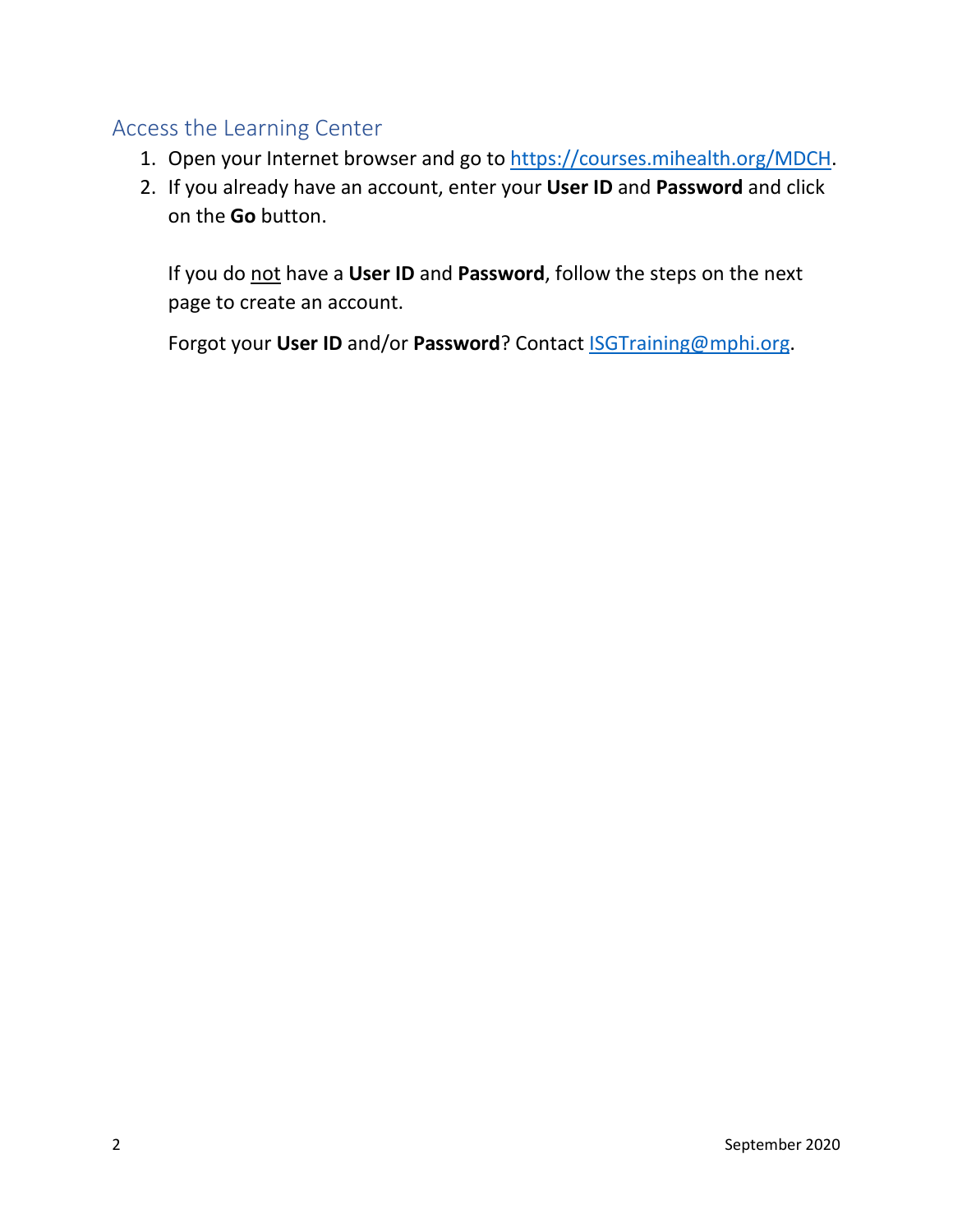### <span id="page-2-0"></span>Create a User ID and Password

- 1. Click on the Create New User button.
- 2. From the **Select an Organization** pop-up, enter the Access Code **SOLO** and

 $click$  the  $\frac{\text{Continue}}{\text{button}}$ .

- 3. Complete the **Create New User** pop-up by providing the required information:
	- User Profile Tab:
		- o User ID enter your email address
		- o First Name
		- o Last Name
		- o Email enter the email address from the User ID field
		- o Password
		- o Confirm Password
	- Sub Orgs Tab o MDCH – ensure 'External' is selected
- 4. After all required information is entered, click the **Create New User** button.
- 5. When the **Terms of Use** pop-up appears, click the  $\left\lfloor \frac{\text{Accept}}{\text{Bottom}} \right\rfloor$  button.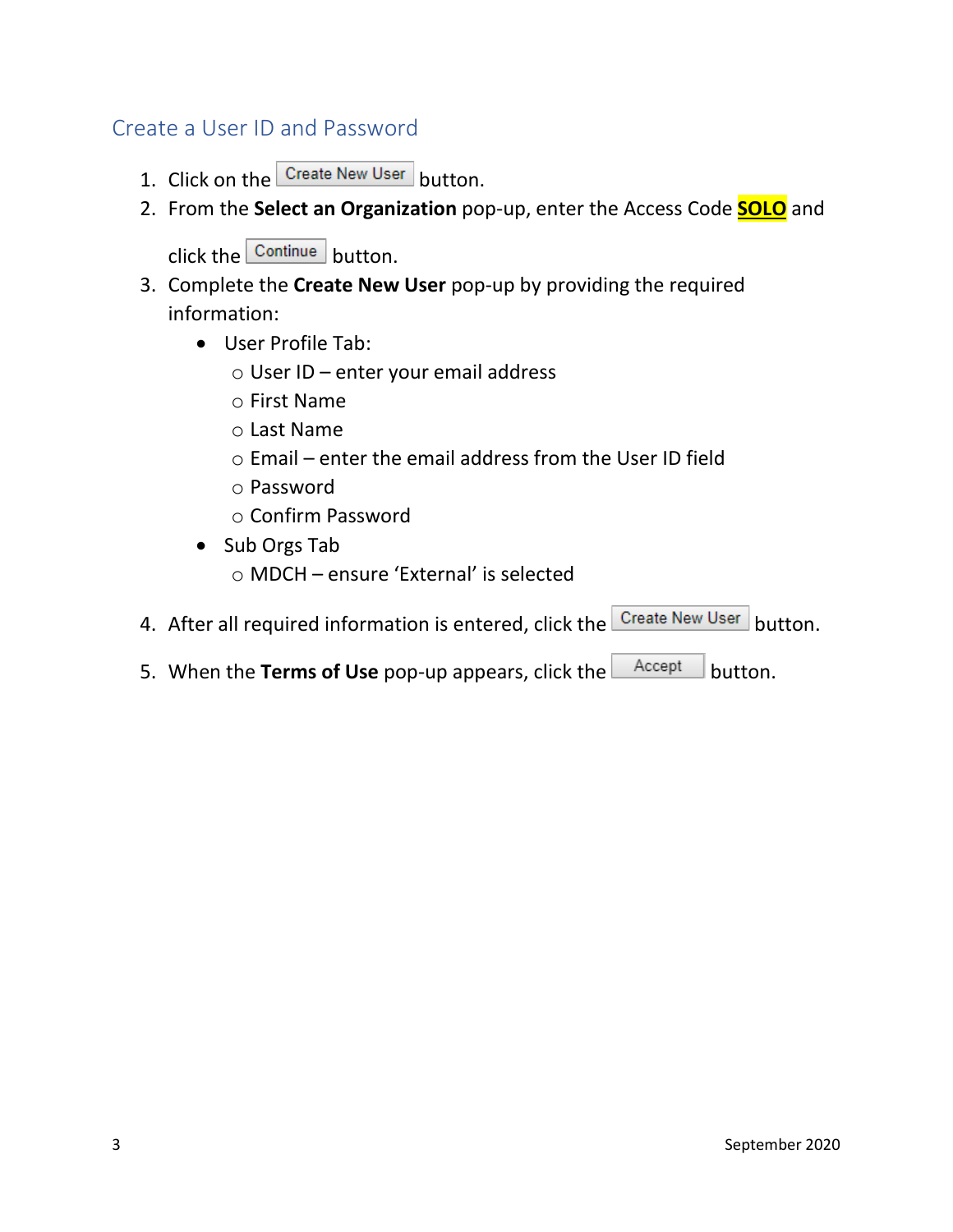# <span id="page-3-0"></span>Launch a Training Course

1. From the Enrolled tab, click the Launch Course  $\overline{\mathbb{R}}$  icon next to the desired course.

| <b>Enrolled</b>                                                                             |                                         |  |
|---------------------------------------------------------------------------------------------|-----------------------------------------|--|
|                                                                                             | Title                                   |  |
|                                                                                             | <b>Annual Recipient Rights Training</b> |  |
|                                                                                             | <b>BI Query Software Training</b>       |  |
|                                                                                             | <b>MDHHS Security Training</b>          |  |
|                                                                                             |                                         |  |
| <b>Legend:</b> $\boxed{\phantom{a}}$ <b>Launch Course:</b> Click to Open the Course or Unit |                                         |  |

The course will open in a new tab/window. Follow the in-course instructions for navigating and completing the course, including any tests or assessments.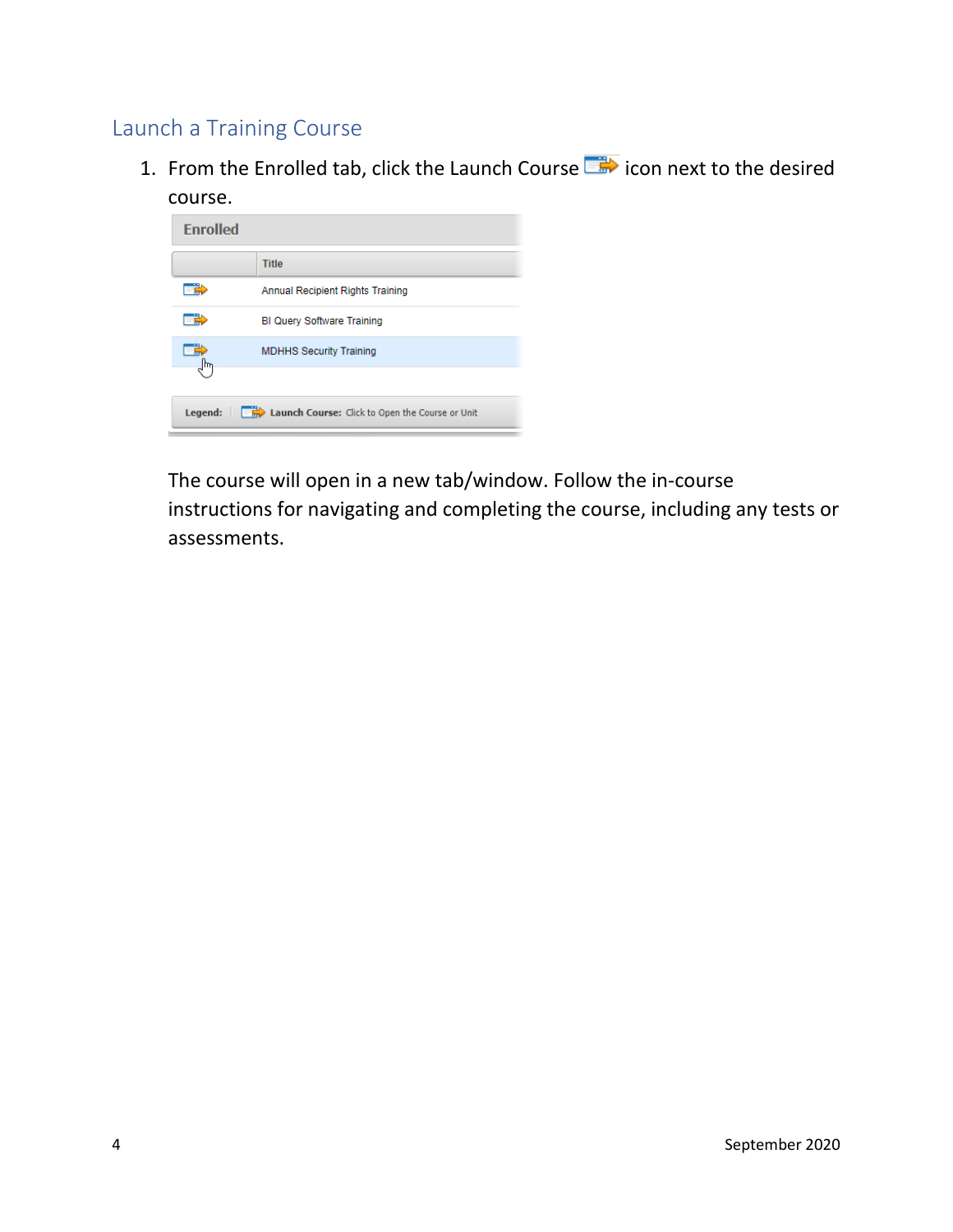### <span id="page-4-0"></span>Course Status

You may exit a course at any time and the Learning Center will track your progress. If you leave a course partially through, when you launch the course again, the following message will display:



Click **OK** to resume the course from where you left off, or click **Cancel** to restart the course from the beginning.

Courses will remain in the **Enrolled** tab until they have been completed, and will display one of two statuses:

### $\overline{O}$  0% - Not Attempted

<sup>2</sup> 10% - In Progress

Once you have completed a course, it will also be moved to the **Completed** tab and display as either:

**2** 100% - Completed

**2** 100% - Passed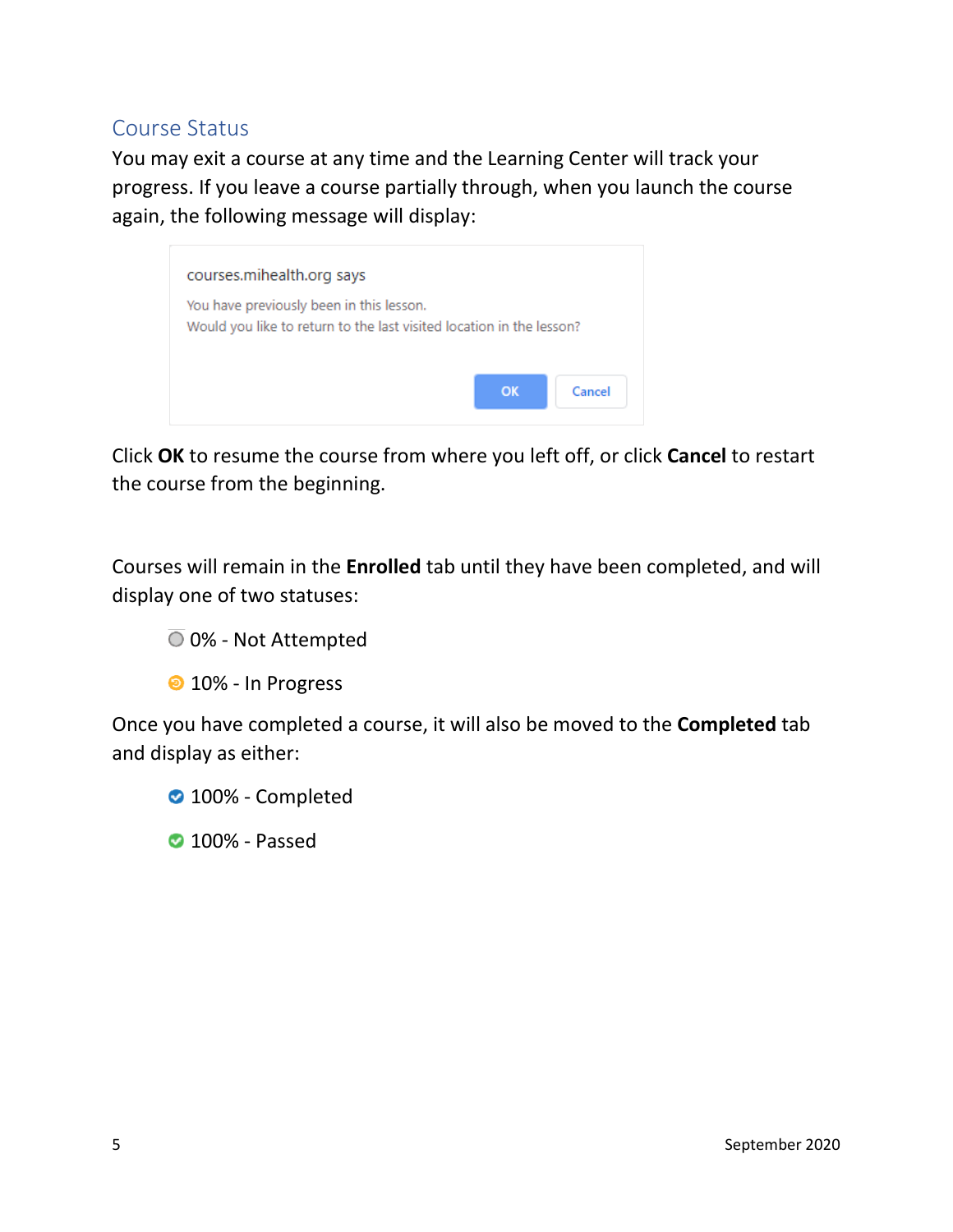# <span id="page-5-0"></span>Troubleshooting

The following are common technical issues that are experienced when accessing courses on the MDHHS Learning Center.

### Course Won't Launch / Course Freezing

Internet Explorer users must have their zoom set to 100% when viewing courses in the MDHHS Learning Center. Your current zoom settings can be seen in the lower right hand corner of the browser.

There are two ways to reset Internet Explorer zoom to 100%.

### **Keyboard Shortcut**

While in Internet Explorer:

- 1. Hold down the **Ctrl** key on your keyboard and strike the **0** (zero) key at the same time.
	- a. -OR-
- 2. Hold down the **Ctrl** key on your keyboard and strike the **-** (minus) or **+** (plus) key at the same time to increase (**+**) or decrease (**-**) your zoom.

#### **Using the Browser Menu**

- 1. Click the **Tools <b>is** icon in the upper, right corner of the browser window.
- 2. In the menu that appears, locate the **Zoom** option.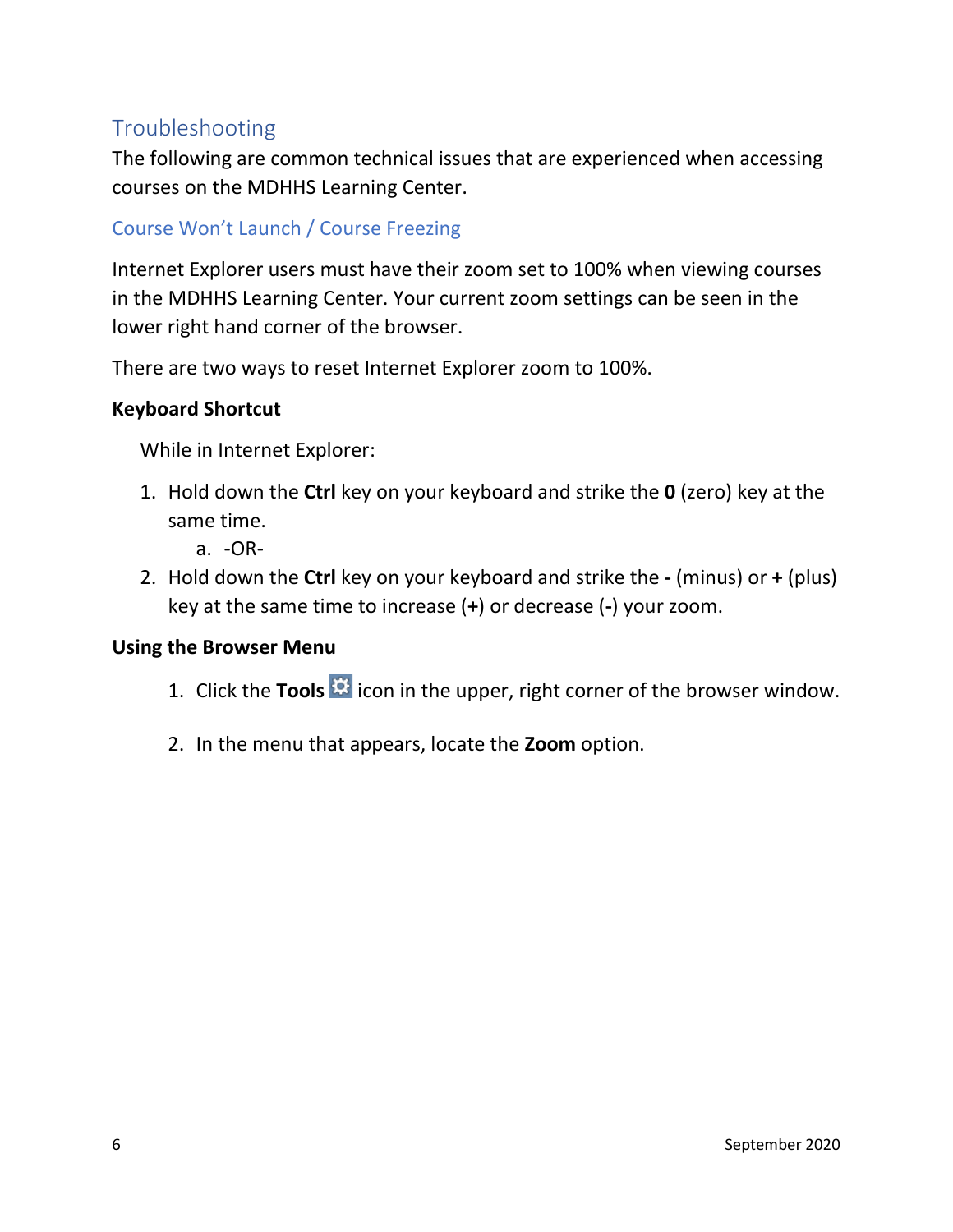

- 3. Hover your mouse cursor over the **Zoom (%)** option in the menu.
- 4. In the sub-menu that appears, select the **100%** option.

#### Forgot User ID and/or Password

If you forget your User ID or password please contact **ISGTraining@mphi.org**.

### Additional Technical Issues

If you are experiencing another problem that hasn't been addressed in this quick reference please contact **ISGTraining@mphi.org**.